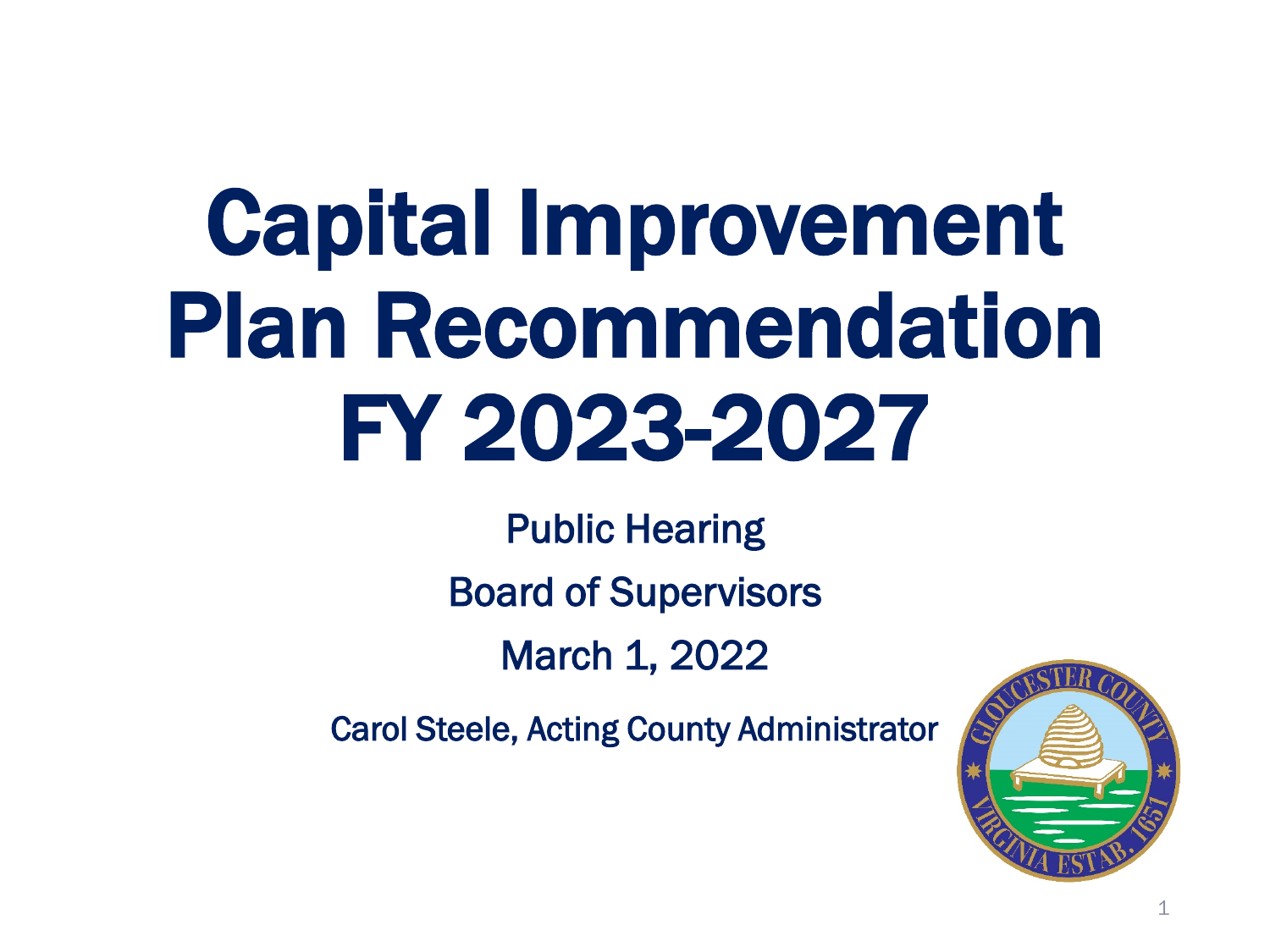## Topics of Discussion

- 5-Year Pay-Go / General Fund (Cash)
	- CIP Recommendation
- Bond / Financed Projects
	- CIP Recommendation
- Projects Not Contemplated
- FY 2023-27 CIP Summary Recommendation
- 5-Year Utilities Pay-Go / Enterprise Fund (Cash) CIP Recommendation
- FY 2023-27 CIP Timeline

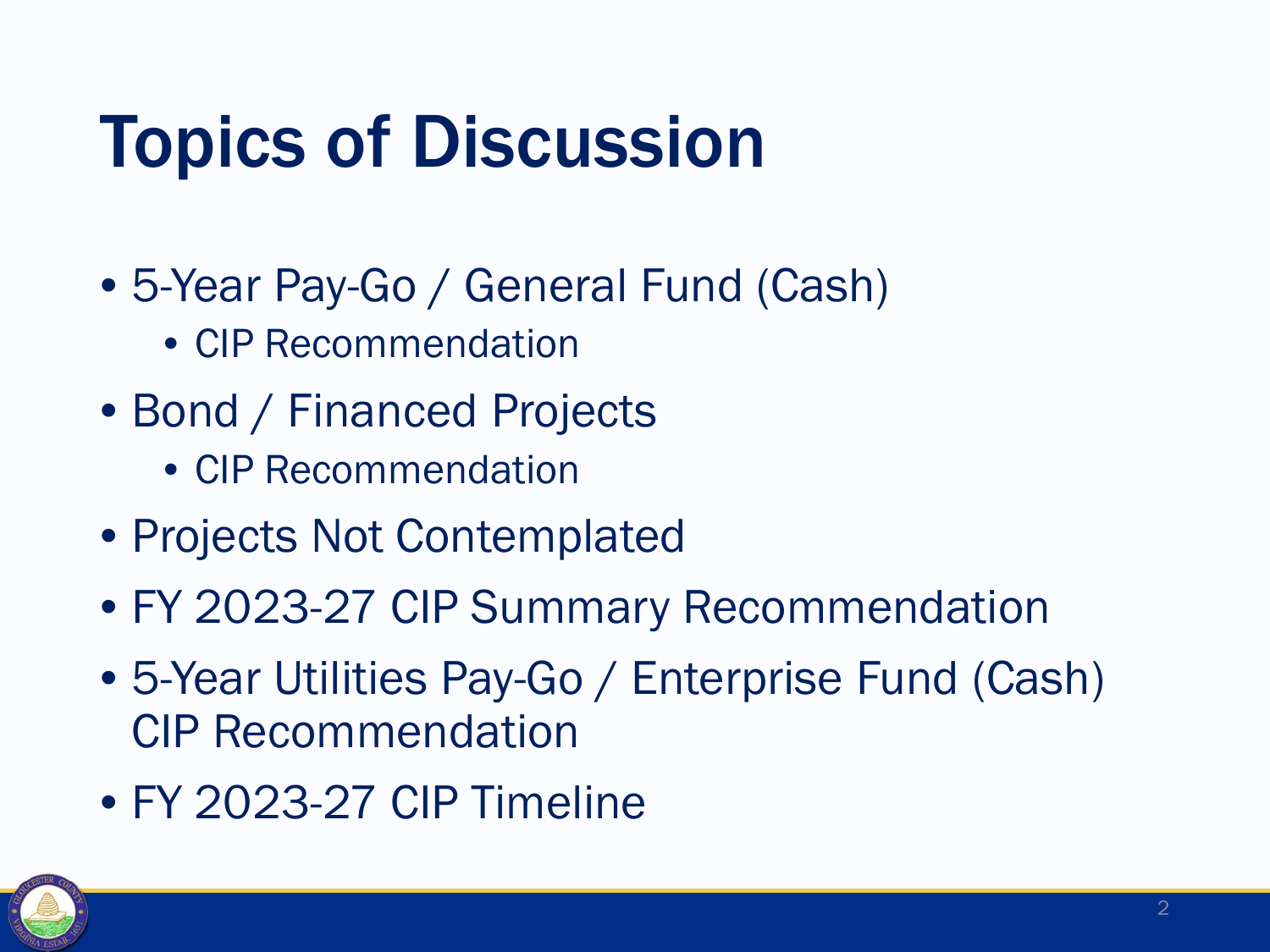## Project Scoring / Prioritization

| <b>BOS</b><br>Weighting | <b>Criteria/Rating</b>                                     | 9                                                                                                                                              | 6                                                                                                                                      | 3                                                                                                                |                                                                                                                 |  |
|-------------------------|------------------------------------------------------------|------------------------------------------------------------------------------------------------------------------------------------------------|----------------------------------------------------------------------------------------------------------------------------------------|------------------------------------------------------------------------------------------------------------------|-----------------------------------------------------------------------------------------------------------------|--|
| 2.71                    | <b>Public Safety</b>                                       | Project is needed to address<br>known existing health or safety<br>hazard                                                                      | Project is needed to alleviate<br>anticipated/potential health or<br>safety hazard                                                     | Project would promote or<br>maintain health and safety                                                           | No health or safety impact<br>associated with project                                                           |  |
| 2.43                    | Legal Mandates                                             | Project is required by law,<br>regulation, or mandate, but can<br>wait for the proposed FY                                                     | Project is required by agreement<br>with another jurisdiction                                                                          | Project would address anticipated<br>mandates or other legal<br>requirements                                     | Project benefits Gloucester only or<br>is otherwise not externally<br>required                                  |  |
| 2.29                    | <b>Protection of</b><br><b>Capital</b>                     | Project is critical to saving<br>structural integrity of an existing<br>facility, asset, or system                                             | Project will repair or substantially<br>extend the life of an existing<br>facility, asset, or system                                   | Project will improve an existing<br>facility, asset, or system or<br>defer/supplant future repair<br>expenditure | No improvement to an existing<br>facility, asset, or system or no<br>existing asset involved                    |  |
| 2.14                    | Consistency with<br>Comprehensive or<br><b>Other Plans</b> | Project is directly consistent with<br>the County's Comprehensive Plan<br>or other adopted plans and<br>policies                               | Project is somewhat consistent<br>with County's Comprehensive Plan addressed in the County's<br>or other adopted plans and<br>policies | Not applicable (Project is not<br>Comprehensive Plan or other<br>adopted plans and policies)                     | Project is inconsistent with the<br>County's Comprehensive Plan or<br>other adopted plans and policies          |  |
| 1.43                    | <b>Standard of Service</b>                                 | Project would make possible new<br>services or projects                                                                                        | Project would improve or provide<br>a higher standard of service                                                                       | standard of service                                                                                              | Project would maintain the current Project could have negative impact<br>on standard of service                 |  |
| 1.71                    | <b>Population Served</b>                                   | Project would benefit all citizens or<br>lareas                                                                                                | Project would benefit a large<br>percentage (more than 50%) of<br>citizens or areas                                                    | Project would benefit some<br>citizens or areas (10%-50%)                                                        | Project would benefit only a small<br>percentage of citizens or a<br>particular area (less than 10%)            |  |
| 2.14                    | <b>Public Support</b>                                      | Project has been identified as a<br>need and has strong public<br>support                                                                      | Project has been identified as a<br>need and has moderate public<br>support                                                            | Project has been identified as need Project has not been identified by<br>but lacks public support               | citizenry as a need                                                                                             |  |
| 2.00                    | <b>Financing</b>                                           | Project revenues will support<br>project expenses including initial<br>capital investment or related debt substantially support the<br>service | Non-county revenues have been<br>identified and applied for to<br>investment                                                           | Potential for non-county revenues<br>exist to substantially support the<br>capital investment                    | No non-county financing<br>arrangements currently exist to<br>substantially support the capital<br>investment   |  |
| 2.14                    | <b>Operating Budgets</b>                                   | Project will result in significant<br>decreased operating/personnel<br>costs and/or decreased debt<br>service                                  | Project will require minimal or no<br>additional operating/ personnel<br>costs, or debt service payments                               | Project will require some<br>additional operating/personnel<br>costs and/or debt service<br>payments             | Project will require significant<br>additional in operating/ personnel<br>costs and/or debt service<br>payments |  |

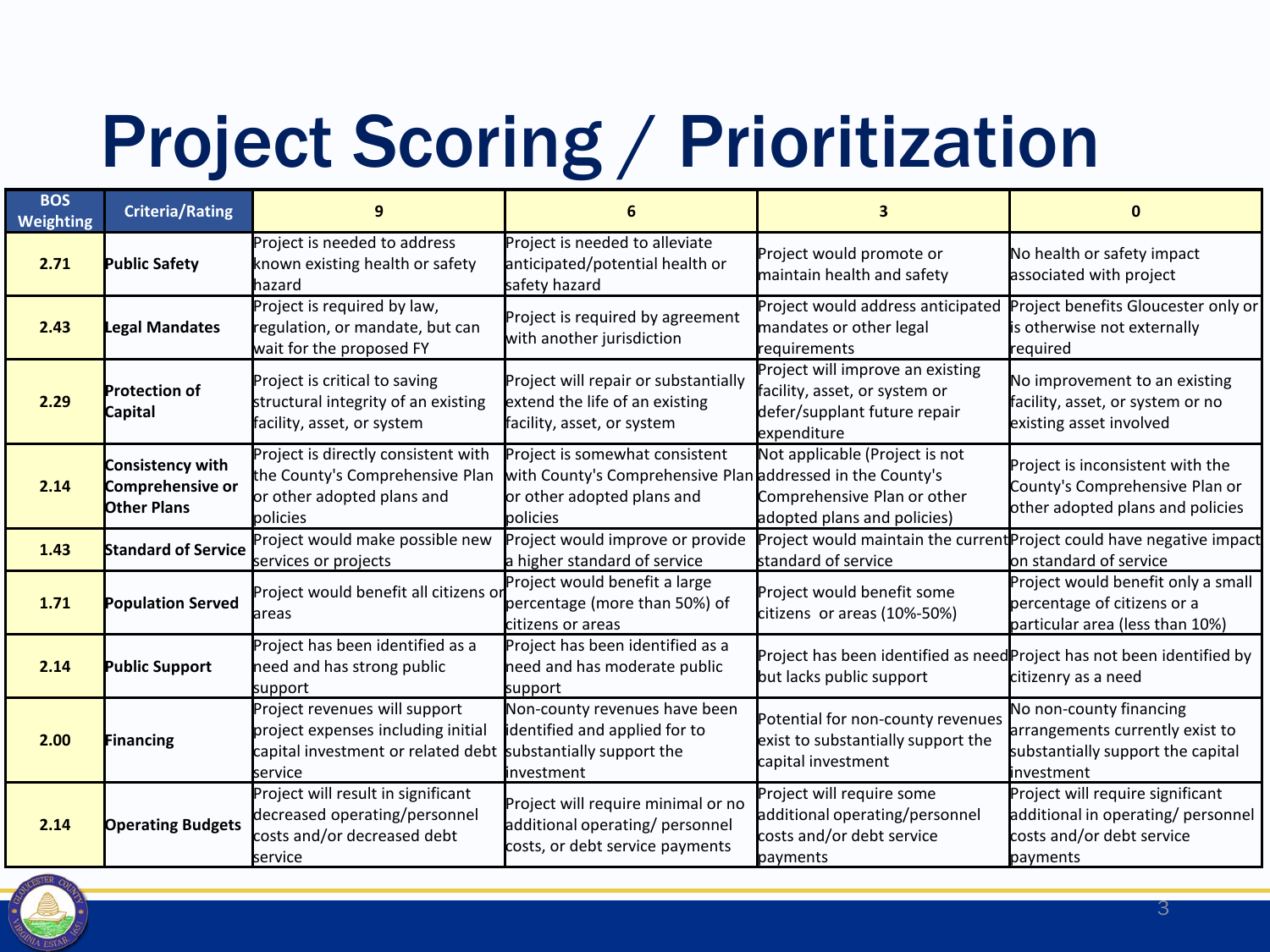## Pay-Go/Cash Projects

| <b>Department</b>      | <b>Project Title</b>                                  | <b>CA</b><br><b>Quartile</b> | Schools 1-<br>9 Ranking | <b>Dept Dir</b><br><b>Wtd</b><br><b>Ranking</b> | <b>CIP Team</b><br><b>Wtd</b><br><b>Ranking</b> | <b>Plan Com</b><br><b>Wtd</b><br><b>Ranking</b> | <b>Average</b><br><b>Wtd</b><br><b>Ranking</b> |
|------------------------|-------------------------------------------------------|------------------------------|-------------------------|-------------------------------------------------|-------------------------------------------------|-------------------------------------------------|------------------------------------------------|
| Schools                | Schools-Bus A/C Retro                                 | 4                            | 3                       | 7.11                                            | 5.13                                            | 4.69                                            | 5.65                                           |
| Engineering            | County-Aberdeen Pier                                  | 4                            | N/A                     | 4.9                                             | 6.5                                             | 5.2                                             | 5.5                                            |
| Registrar              | County-New Electronic Pollbooks                       | $\overline{4}$               | N/A                     | 4.76                                            | 5.51                                            | 5.45                                            | 5.24                                           |
| Library                | New Library/Library Renovation & Purchase             | $\overline{4}$               | N/A                     | 6.0                                             | 5.7                                             | 3.7                                             | 5.1                                            |
| PR&T                   | County-Woodville Park Fields Renovation               | $\overline{4}$               | N/A                     | 5.06                                            | 5.18                                            | 3.87                                            | 4.71                                           |
| PR&T                   | County-Historical Building Preservation               | $\overline{a}$               | N/A                     | 7.11                                            | 6.06                                            | $\overline{0}$                                  | 4.39                                           |
| Engineering            | County-Closed Landfill Improvements                   | $\overline{a}$               | N/A                     | 5.9                                             | 4.1                                             | 2.7                                             | 4.2                                            |
| PR&T                   | County-Woodville Restrooms Concessions                | 3                            | N/A                     | 7.1                                             | 7.4                                             | 3.6                                             | 6.0                                            |
| Schools                | Schools-HVAC Replacement                              | 3                            | $\overline{2}$          | 7.5                                             | 4.1                                             | 5.8                                             | 5.8                                            |
| Sheriff                | County-Sheriff Patrol Toughbooks                      | 3                            | N/A                     | 5.1                                             | 6.4                                             | 5.9                                             | 5.8                                            |
| Schools                | Schools-School Bus Replacement Program                | 3                            | 5                       | 6.81                                            | 4.43                                            | 5.20                                            | 5.48                                           |
| Engineering            | County-Bus Garage Conversion                          | 3                            | N/A                     | 5.1                                             | 6.3                                             | 4.8                                             | 5.4                                            |
| $\mathsf{I}\mathsf{T}$ | County-Replace Finance Plus & Community Plus Software | 3                            | N/A                     | 5.7                                             | 5.4                                             | 4.4                                             | 5.2                                            |
| PR&T                   | County-Beach Renovations                              | 3                            | N/A                     | 4.2                                             | 4.8                                             | 4.6                                             | 4.5                                            |
| PR&T                   | County-Woodville Park Utilities                       | 3                            | N/A                     | 3.01                                            | 5.78                                            | 3.7                                             | 4.16                                           |
| Engineering            | County-Building #4 Basement Remodel                   | 3                            | N/A                     | 6.0                                             | 3.9                                             | 0.0                                             | 3.3                                            |
| Schools                | Schools-TCWEC Exterior Remediation                    | $\overline{2}$               | 6                       | 5.99                                            | 3.28                                            | 5.01                                            | 4.76                                           |
| PR&T                   | County-Athletic Field Lighting                        | $\overline{2}$               | N/A                     | 5.3                                             | 5.0                                             | 4.0                                             | 4.8                                            |
|                        | Engineering County-Paving Program                     | $\overline{2}$               | N/A                     | 3.7                                             | 5.3                                             | 4.6                                             | 4.6                                            |
| PR&T                   | County-Ark Park Renovations                           | $\overline{2}$               | N/A                     | 3.53                                            | 4.56                                            | 4.2                                             | 4.1                                            |
| PR&T                   | County-Woodville Support Facilities                   | $\overline{2}$               | N/A                     | 3.2                                             | 4.2                                             | 2.9                                             | 3.4                                            |
| Engineering            | County-Hutchinson House                               | $\overline{2}$               | N/A                     | 4.03                                            | 2.63                                            | 3.53                                            | 3.4                                            |
|                        | Engineering County-Generators                         | $\overline{2}$               | N/A                     | 4.01                                            | 2.91                                            | 2.4                                             | 3.1                                            |
| PR&T                   | County-Brown Park Expansion                           | $\overline{2}$               | N/A                     | 2.0                                             | 4.2                                             | 2.9                                             | 3.0                                            |
| PR&T                   | County-Woodville Park Building                        | $\overline{2}$               | N/A                     | 2.13                                            | 4.41                                            | 2.45                                            | 2.99                                           |
| <b>Sheriff</b>         | Jail Access Control Update/Upgrade                    | $\overline{2}$               | N/A                     | 3.9                                             | 4.7                                             | 0.0                                             | 2.9                                            |

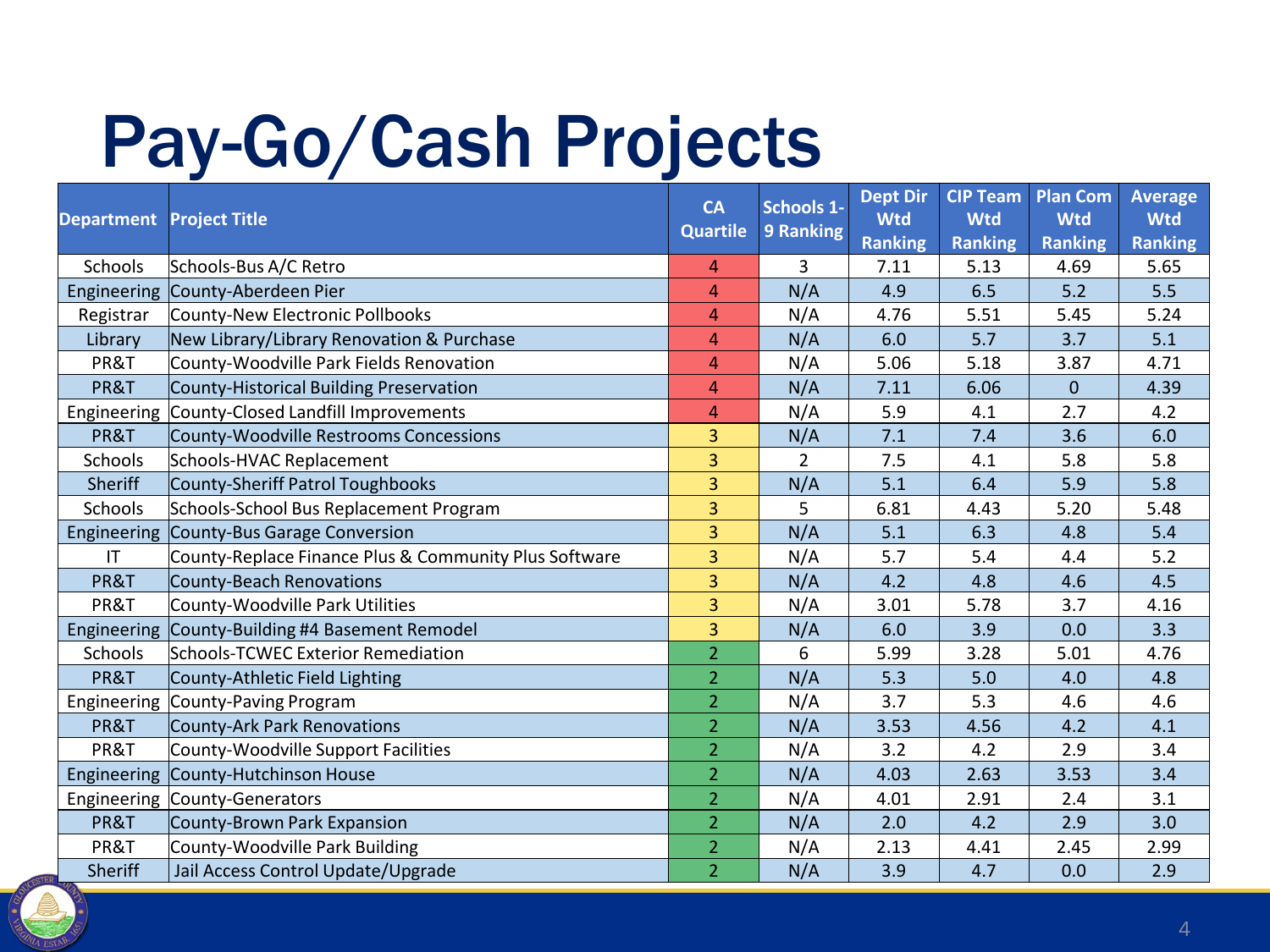## Pay-Go/Cash Total Requests

| <b>Department Project Title</b> |                                                       | <b>Total Cost</b> | <b>Year One</b><br><b>FY2023</b> | <b>Year Two</b><br><b>FY2024</b> | <b>Year Three</b><br><b>FY2025</b> | <b>Year Four</b><br><b>FY2026</b> | <b>Year Five</b><br><b>FY2027</b> | <b>Year Six and</b><br><b>Beyond</b> |
|---------------------------------|-------------------------------------------------------|-------------------|----------------------------------|----------------------------------|------------------------------------|-----------------------------------|-----------------------------------|--------------------------------------|
| Schools                         | Schools-Bus A/C Retro                                 | 114,000           | 114,000                          |                                  |                                    |                                   |                                   |                                      |
| Engineering                     | County-Aberdeen Pier                                  | 161,000           | 161,000                          |                                  |                                    |                                   |                                   |                                      |
| Registrar                       | County-New Electronic Pollbooks                       | 66,177            | 66,177                           |                                  |                                    |                                   |                                   |                                      |
| Library                         | New Library/Library Renovation & Purchase             | 5,600,000         | 250,000                          |                                  |                                    |                                   |                                   |                                      |
| PR&T                            | County-Woodville Park Fields Renovation               | 855,728           | 855,728                          |                                  |                                    |                                   |                                   |                                      |
| PR&T                            | County-Historical Building Preservation               | 250,000           | 250,000                          |                                  |                                    |                                   |                                   |                                      |
| Engineering                     | County-Closed Landfill Improvements                   | 700,000           | 700,000                          |                                  |                                    |                                   |                                   |                                      |
| PR&T                            | County-Woodville Restrooms Concessions                | 1,029,440         |                                  | 275,440                          | 50,000                             | 704,000                           |                                   |                                      |
| Schools                         | Schools-HVAC Replacement                              | 3,726,279         | 1,200,000                        | 773,800                          | 1,460,680                          | 291,799                           |                                   |                                      |
| Sheriff                         | County-Sheriff Patrol Toughbooks                      | 254,000           |                                  |                                  | 254,000                            |                                   |                                   |                                      |
| Schools                         | Schools-School Bus Replacement Program                | 4,038,081         | 716,341                          | 759,321                          | 804,881                            | 853,174                           | 904,364                           |                                      |
| Engineering                     | County-Bus Garage Conversion                          | 470,000           | 305,000                          | 165,000                          |                                    |                                   |                                   |                                      |
| IT                              | County-Replace Finance Plus & Community Plus Software | 750,000           |                                  |                                  | 750,000                            |                                   |                                   |                                      |
| PR&T                            | <b>County-Beach Renovations</b>                       | 2,475,000         | 250,000                          | 575,000                          | 550,000                            | 550,000                           | 550,000                           |                                      |
| PR&T                            | County-Woodville Park Utilities                       | 2,046,500         |                                  |                                  |                                    | 50,000                            | 1,996,500                         |                                      |
| Engineering                     | County-Building #4 Basement Remodel                   | 187,000           |                                  | 187,000                          |                                    |                                   |                                   |                                      |
| Schools                         | Schools-TCWEC Exterior Remediation                    | 674,160           |                                  |                                  | 674,160                            |                                   |                                   |                                      |
| PR&T                            | County-Athletic Field Lighting                        | 2,338,600         | 44,000                           | 633,600                          | 665,500                            | 396,000                           | 599,500                           |                                      |
| Engineering                     | County-Paving Program                                 | 2,325,273         | 696,925                          | 521,653                          | 723,068                            | 189,627                           | 194,000                           |                                      |
| PR&T                            | County-Ark Park Renovations                           | 735,092           | 97,092                           |                                  | 308,000                            | 330,000                           |                                   |                                      |
| PR&T                            | County-Woodville Support Facilities                   | 569,750           |                                  | 132,000                          | 50,000                             |                                   |                                   | 387,750                              |
| Engineering                     | County-Hutchinson House                               | 133,000           |                                  |                                  | 133,000                            |                                   |                                   |                                      |
| Engineering                     | County-Generators                                     | 275,000           |                                  |                                  | 150,000                            | 125,000                           |                                   |                                      |
| PR&T                            | County-Brown Park Expansion                           | 342,100           |                                  | 67,100                           | 66,000                             |                                   | 209,000                           |                                      |
| PR&T                            | County-Woodville Park Building                        | 2,156,830         |                                  |                                  | 50,000                             |                                   | 2,106,830                         |                                      |
| Sheriff                         | Jail Access Control Update/Upgrade                    | 186,793           |                                  | 166,393                          | 6,800                              | 6,800                             | 6,800                             |                                      |
|                                 | <b>Total Pay-Go</b>                                   | 32,459,803        | 5,706,263                        | 4,256,307                        | 6,696,089                          | 3,496,400                         | 6,566,994                         | 387,750                              |

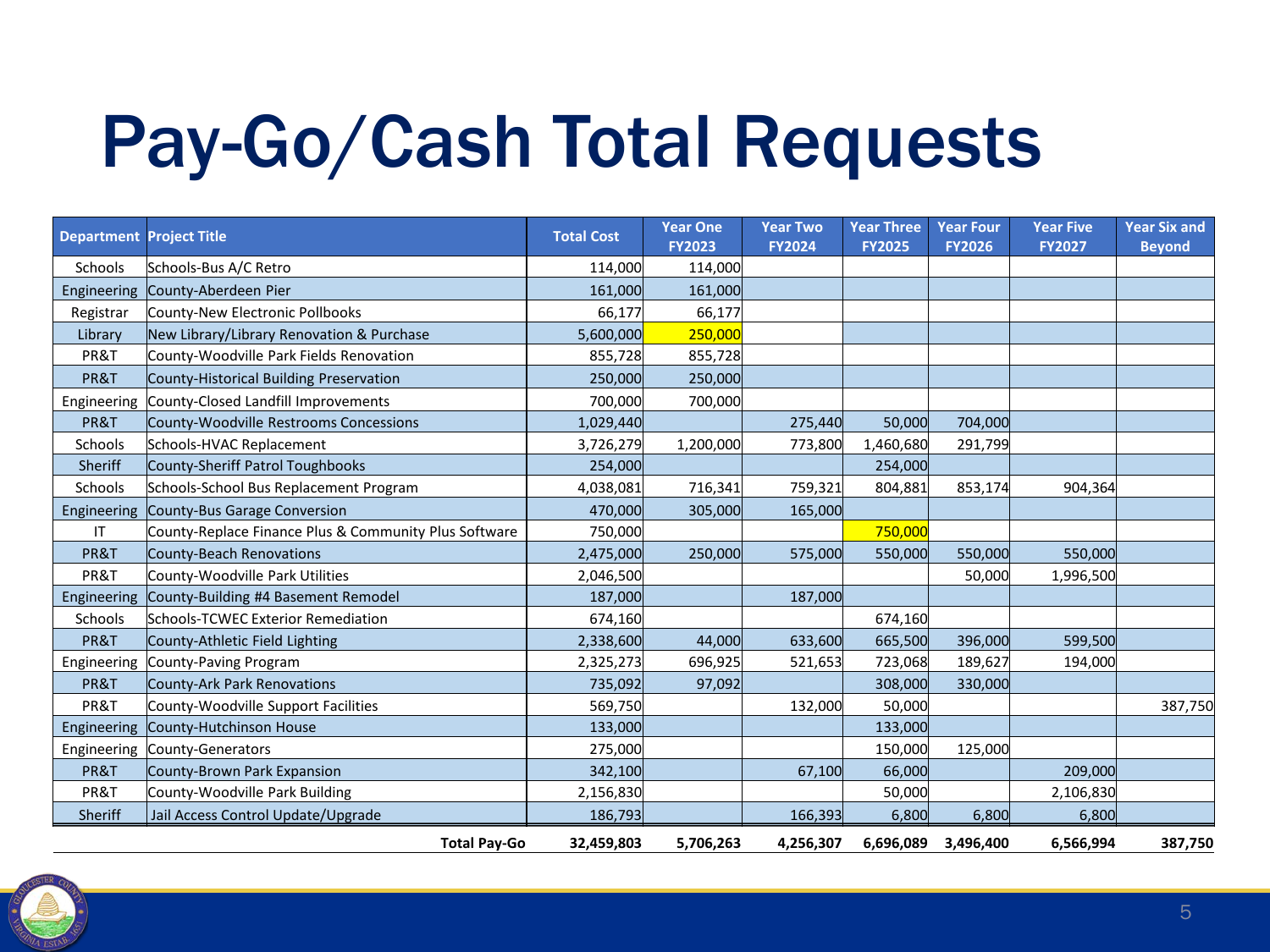#### Cash Funding Issues

- FY23-27 Pay-Go requests total to \$32,459,803.
- It would be nearly impossible to fund all the projects in 5 years.
- Pushing back projects results in higher costs and competition with additional needs.
- Need to establish a cash reserve for CIP projects.
- Is it time to consider a 10-year plan and/or remove items that the Board does not support?

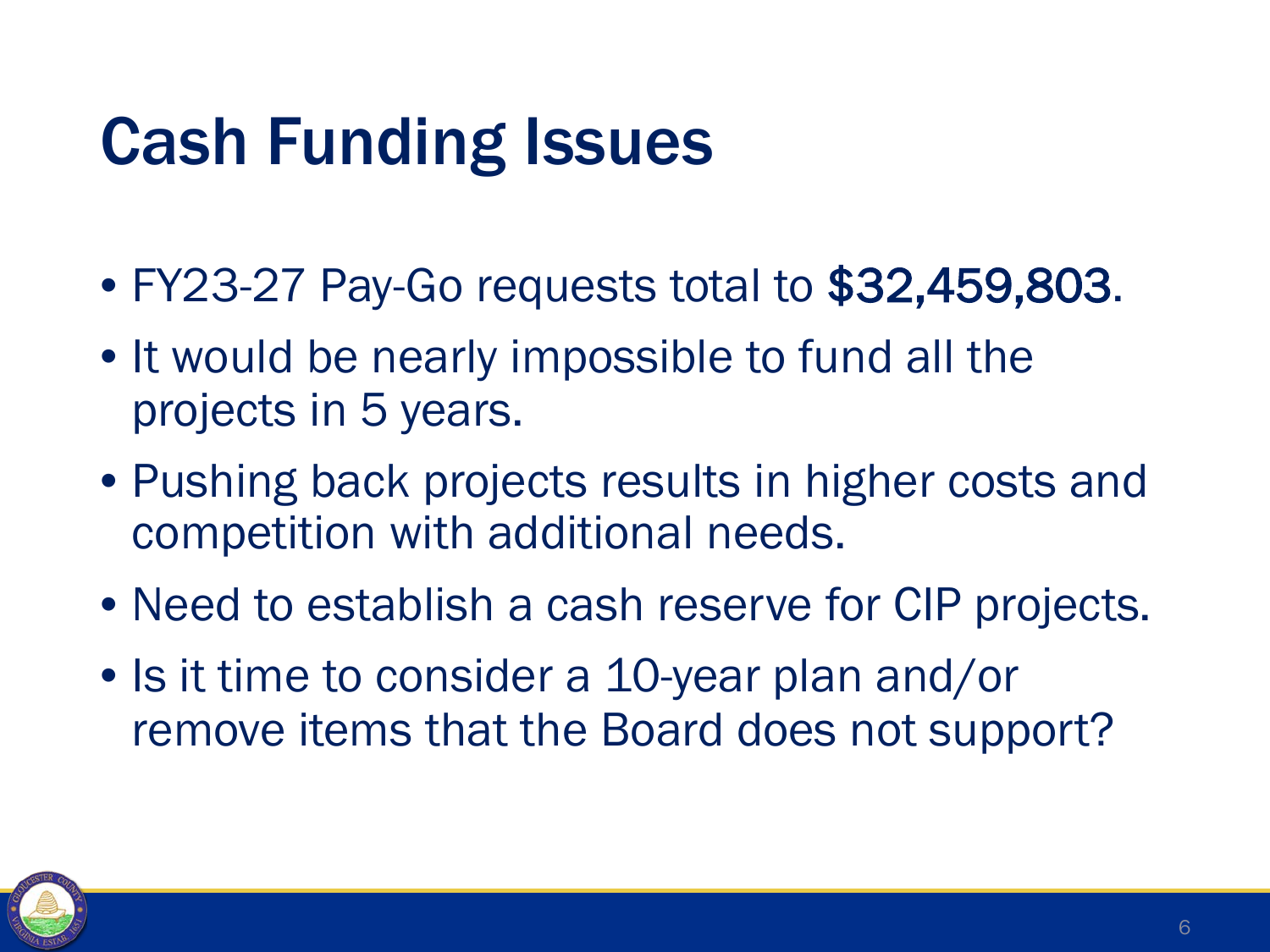## FY 23 Pay-Go Recommendation

| <b>Project Title</b>                      | Total<br><b>Project</b><br><b>Cost</b> | <b>Year One</b><br><b>FY2023</b><br><b>Requests</b> | <b>Acting CA</b><br><b>Recommendation</b><br>for Unassigned<br><b>Fund Balance</b> | <b>Comments</b>                                                      |
|-------------------------------------------|----------------------------------------|-----------------------------------------------------|------------------------------------------------------------------------------------|----------------------------------------------------------------------|
| Schools-Bus A/C Retro                     | 114,000                                | 114,000                                             |                                                                                    | OPlan on covering with balance left from FY22 School Operating funds |
| County-Aberdeen Pier                      | 161,000                                | 161,000                                             |                                                                                    | 40,25025% matching grant requirement                                 |
| County-New Electronic Pollbooks           | 66,177                                 | 66,177                                              |                                                                                    | OPurchase with Operating Funds in FY22                               |
| New Library/Library Renovation & Purchase | 5,600,000                              | 250000                                              |                                                                                    | 250,000 Reduce to \$250,000 for interior improvements                |
| County-Woodville Park Fields Renovation   | 855,728                                | 855,728                                             |                                                                                    | 855.728 Priority because of Page MOA and additional field use        |
| County-Historical Building Preservation   | 250,000                                | 250,000                                             |                                                                                    | OUse Tourism Reserve Account                                         |
| County-Closed Landfill Improvements       | 700,000                                | 700,000                                             |                                                                                    | ORisk - Need to create CIP Reserve Fund                              |
| Schools-HVAC Replacement                  | 3,726,279                              | 1,200,000                                           |                                                                                    | OPush back a year                                                    |
| Schools-School Bus Replacement Program    | 4,038,081                              | 716,341                                             |                                                                                    | OPush back a year                                                    |
| County-Bus Garage Conversion              | 470,000                                | 305,000                                             |                                                                                    | 305,000 Needed to keep project moving forward on the old Page site   |
| County-Beach Renovations                  | 2,475,000                              | 250,000                                             |                                                                                    | OPotential grants; no funding for FY23                               |
| County-Athletic Field Lighting            | 2,325,273                              | 44,000                                              |                                                                                    | OMake FMRR-needed for coordinating with field grading project        |
| County-Paving Program                     | 2,338,600                              | 696,925                                             |                                                                                    | OPush back a year                                                    |
| County-Ark Park Renovations               | 735,092                                | 97,092                                              |                                                                                    | Push back a year                                                     |
| <b>Total Year One Pay-Go</b>              |                                        | 5,706,263                                           | 1,450,978                                                                          |                                                                      |

#### Pushing back \$3,660,358 in Year One requests

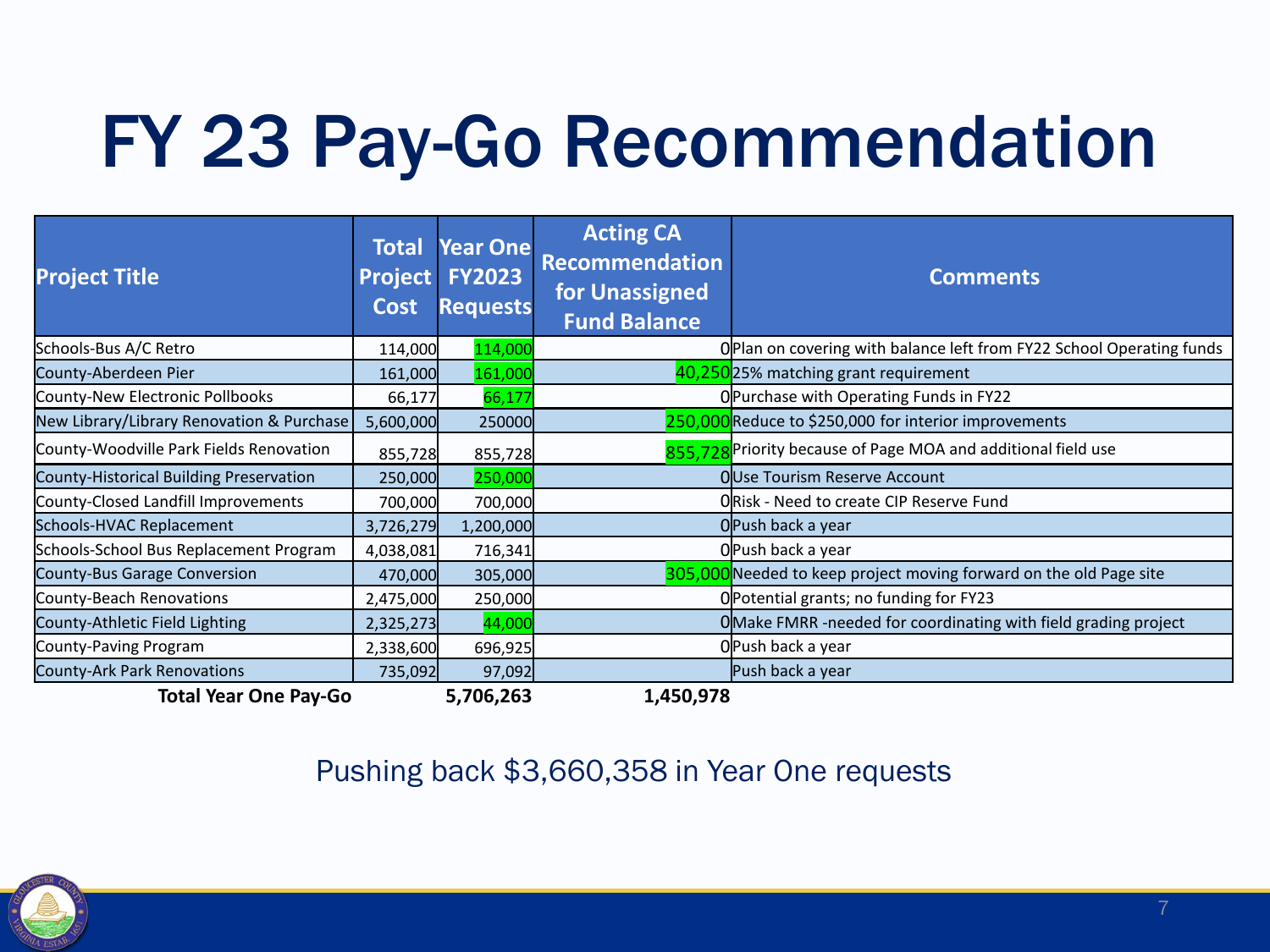## Projected Fund Balance Capacity

- \$23.2 End of FY 21 / beginning of FY22 Unassigned Fund Balance Estimate
- \$5.3M FY22 Use of Unassigned Fund Balance
	- Adopted Budget \$619,886
	- Transfer to Debt Service Fund \$1,764,621 (1/18/2022)
	- Transportation Facility \$2,611,848 (\$2M on 11/9/2021 + \$611,848 on 10/19/2021)
	- FY22 Reappropriations \$266,735 (8/3/2021 \$174,555 Social Services Building,

\$80,680 Arc Flash, \$11,500 Sheriff Operating Expenses)

- Extension State Raise \$1,076 (11/3/2021)
- Social Services Director salary increase \$8,505 (7/6/2021)
- \$17.9 Unassigned Fund Balance as of 12/31/2021
- Updated Fund Balance Policy (14-16%) target range:
	- \$16.4M \$18.7M
- Unassigned Fund Balance available for use:
	- \$350K (Without pushing below 15% midpoint) leaves gap of \$1,100,978

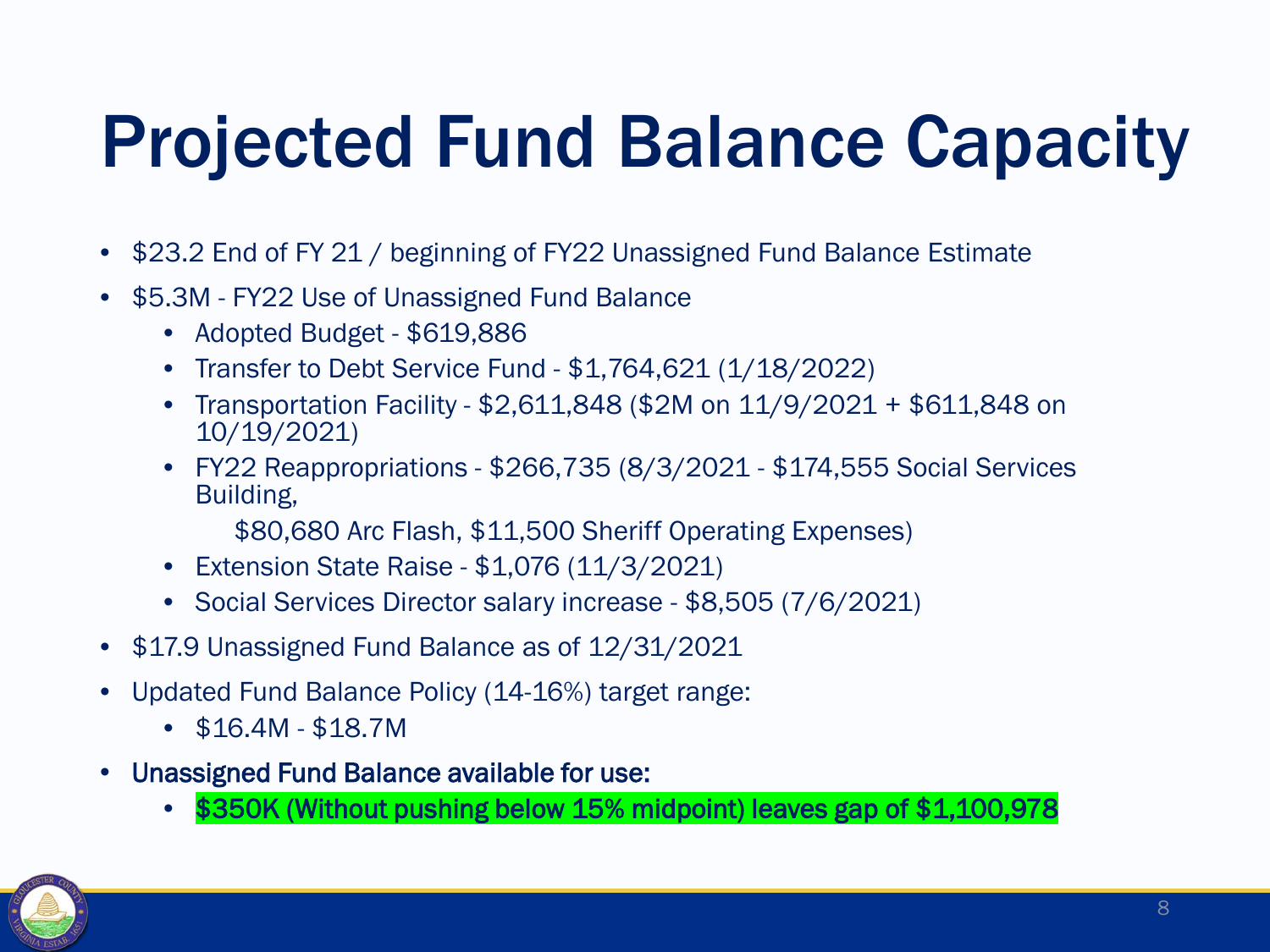### Bond/Financed Project Requests

| <b>Department</b> | <b>Project Title</b>                        | <b>CA Quartile</b> | Schools 1-9<br><b>Ranking</b> | <b>Dept Dir</b><br>Wtd (/10)<br><b>Ranking</b> | <b>CIP Team</b><br>Wtd (/10)<br><b>Ranking</b> | <b>Plan Com</b><br>Wtd (/10)<br><b>Ranking</b> | Average<br><b>Ranking</b> |
|-------------------|---------------------------------------------|--------------------|-------------------------------|------------------------------------------------|------------------------------------------------|------------------------------------------------|---------------------------|
| Engineering       | County-Radio Portable & Mobile Replacements | 4                  | N/A                           | 8.4                                            | 6.9                                            | 6.6                                            | 7.3                       |
| <b>Schools</b>    | Schools-GHS Renovation Completion           | 4                  |                               | 9.3                                            | 4.6                                            | 5.2                                            | 6.4                       |
| Engineering       | County-Dredging Aberdeen & Timberneck Creek | 4                  | N/A                           | 7.12                                           | 8.12                                           | 5.45                                           | 6.89                      |
| Schools           | Schools-Botetourt Renovation - 1973 Wing    | $\overline{2}$     |                               | 6.0                                            | 4.9                                            | 6.0                                            | 5.6                       |
| <b>Schools</b>    | Schools-Achilles Security Vestibule         | $\overline{2}$     | 8                             | 5.8                                            | 5.7                                            | 5.5                                            | 5.7                       |
| Schools           | Schools-GHS Athletic Complex Renovation     | $\overline{2}$     | 9                             | 5.14                                           | 4.33                                           | 5.35                                           | 4.94                      |
| <b>Schools</b>    | Schools-Division Restroom Renovations       | $\overline{2}$     | 4                             | 6.8                                            | 6.6                                            | 5.6                                            | 6.3                       |

| <b>Project Title</b>                         | <b>Total Cost</b> | <b>Year One</b><br><b>FY2023</b> | <b>Year Two</b><br><b>FY2024</b> | <b>Year Three</b><br><b>FY2025</b> | <b>Year Four</b><br><b>FY2026</b> | Year Five FY2027 | <b>Year Six and</b><br><b>Beyond</b> |
|----------------------------------------------|-------------------|----------------------------------|----------------------------------|------------------------------------|-----------------------------------|------------------|--------------------------------------|
| County-Radio Portable & Mobile Replacements  | 3,224,630         |                                  |                                  |                                    |                                   | \$3,224,630      |                                      |
| Schools-GHS Renovation Completion            | 34,400,000        | \$34,400,000                     |                                  |                                    |                                   |                  |                                      |
| County-Dredging Aberdeen & Timberneck Creek  | 2,938,000         | 2,938,000                        |                                  |                                    |                                   |                  |                                      |
| Schools-Botetourt Renovation - 1973 Wing     | 3,233,000         |                                  |                                  | 3,233,000                          |                                   |                  |                                      |
| Schools-Achilles Security Vestibule          | 250,000           |                                  | 250,000                          |                                    |                                   |                  |                                      |
| Schools-GHS Athletic Complex Renovation      | 8,104,304         |                                  | 8,104,304                        |                                    |                                   |                  |                                      |
| <b>Schools-Division Restroom Renovations</b> | 8,010,877         | 513,500                          |                                  |                                    |                                   | 7,497,377        |                                      |
| Total Financed (Non-VPSA)                    | 6,162,630         | 2,938,000                        | $\overline{\phantom{0}}$         |                                    |                                   | 3,224,630        |                                      |
| <b>Total Financed (VPSA)</b>                 | 53,998,181        | 34,913,500                       | 8,354,304                        | 3,233,000                          |                                   | 7,497,377        |                                      |
| Total Proposed Financed                      | 60,160,811        | 37,851,500                       | 8,354,304                        | 3,233,000                          |                                   | 10,722,007       |                                      |

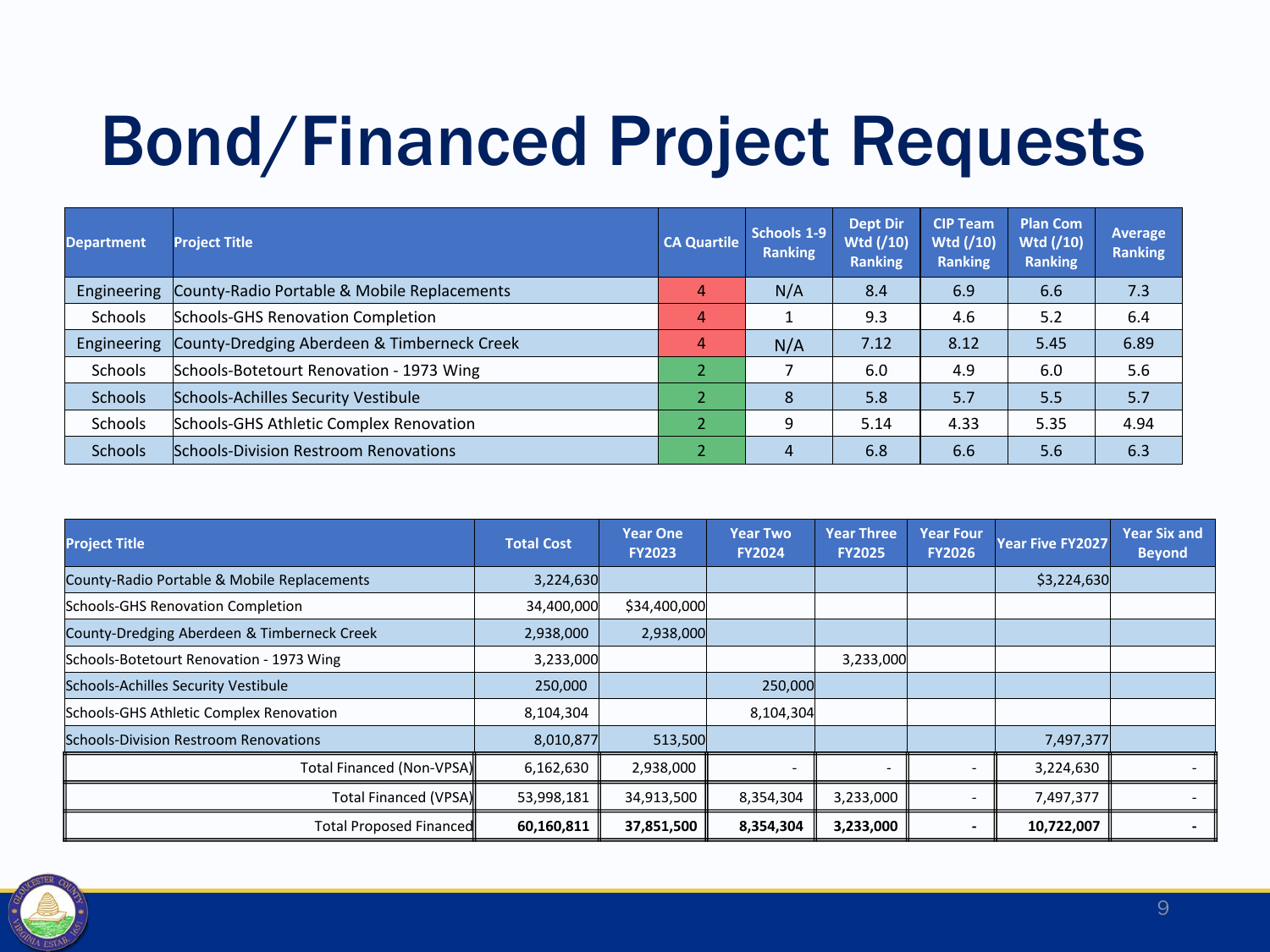#### Bond/Finance Recommendation

| <b>Project Title</b>                         | <b>Total Cost</b> | <b>Year One</b><br><b>FY2023</b> | <b>Acting CA</b><br><b>Recommendation for</b><br><b>Financing</b> |
|----------------------------------------------|-------------------|----------------------------------|-------------------------------------------------------------------|
| <b>Schools-GHS Renovation Completion</b>     | 34,400,000        | \$34,400,000                     | $\ast$                                                            |
| County-Dredging Aberdeen & Timberneck Creek  | 2,938,000         | 2,938,000                        | 0                                                                 |
| <b>Schools-Division Restroom Renovations</b> | 8,010,877         | 513,500                          |                                                                   |
| Total Financed (Non-VPSA)                    | 2,938,000         | 2,938,000                        |                                                                   |
| Total Financed (VPSA)                        | 42,410,877        | 34,913,500                       |                                                                   |
| <b>Total Proposed Financed</b>               | 45,348,877        | 37,851,500                       |                                                                   |

- Recommend using the balance of Sales Tax Funds to complete as much as possible of GHS Renovation
- No match required for dredging project. The Port Authority only has \$1.5M; carry balance to a future year.
- Year One Restroom Renovation is for GHS and can be covered within overall construction project.

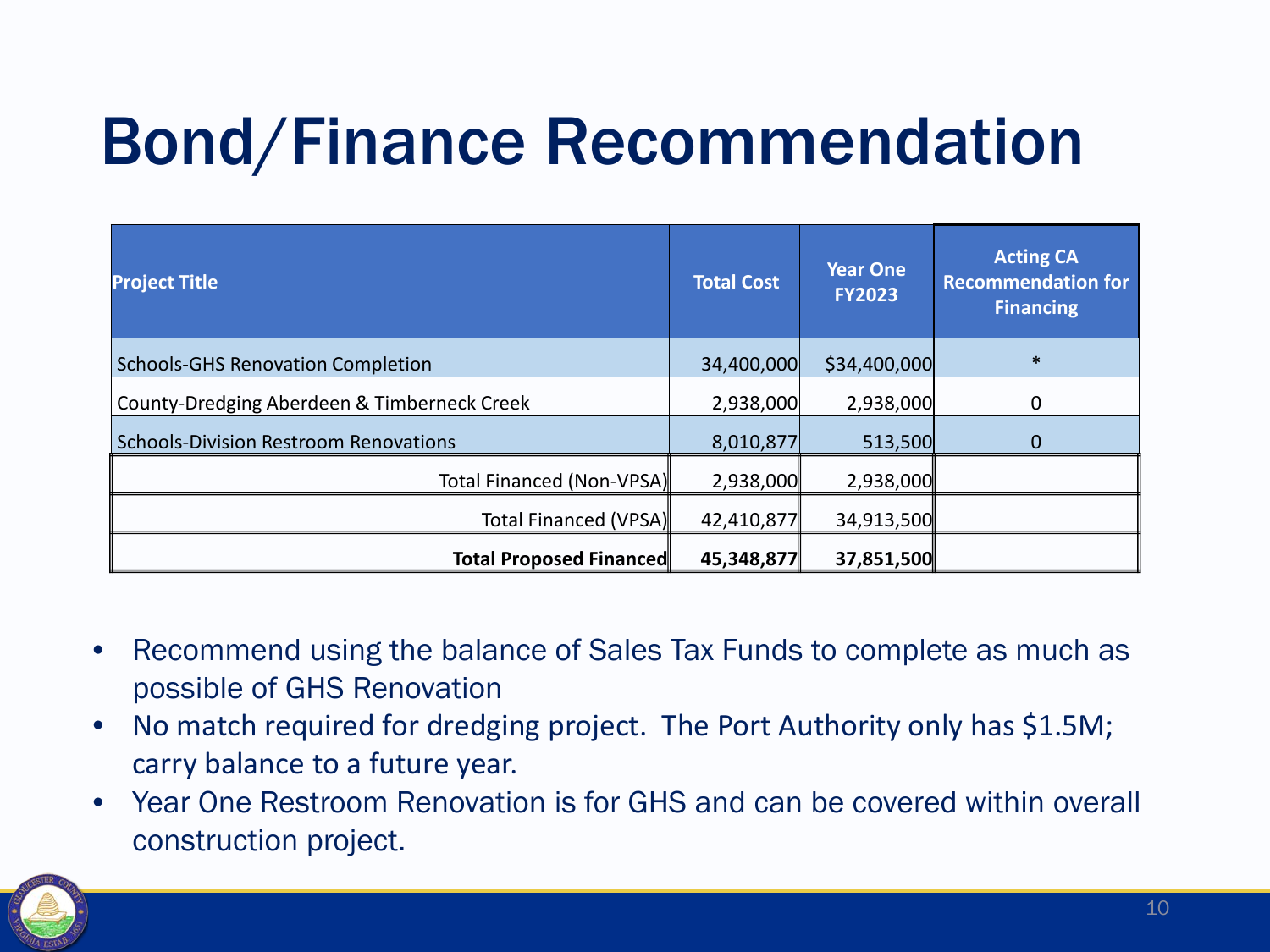## Forecasting for Debt Projects

| <b>Existing School Debt</b>          | <b>Approximate Amount of</b><br><b>Annual Funding</b><br><b>Available after Debt</b><br><b>Retirement</b> | <b>Debt Retirement</b><br><b>During 5 Year</b><br><b>Capital Plan</b> | <b>First Year for</b><br><b>Potential</b><br><b>Spending</b> |  |
|--------------------------------------|-----------------------------------------------------------------------------------------------------------|-----------------------------------------------------------------------|--------------------------------------------------------------|--|
| VPSA GO Bond Achilles/Botetourt 2003 | \$599,000                                                                                                 | <b>Yes</b>                                                            | <b>FY 25</b>                                                 |  |
| VPSA GO Bond Abingdon 2006           | \$498,000                                                                                                 | <b>No</b>                                                             | <b>FY 28</b>                                                 |  |
| VPSA GO Bond Abingdon 2007           | \$380,000                                                                                                 | <b>No</b>                                                             | <b>FY 29</b>                                                 |  |
| VPSA GO Bond HVAC 2013               | \$413,708                                                                                                 | <b>No</b>                                                             | <b>FY 30</b>                                                 |  |
| VPSA GO Bond QSCB Page 2011-2012     | \$49,000                                                                                                  | <b>No</b>                                                             | <b>FY 32</b>                                                 |  |
| VPSA GO Bond Page 2013               | \$830,000                                                                                                 | <b>No</b>                                                             | <b>FY 35</b>                                                 |  |
| VPSA GO Bond QSCB Page 2012-2013     | \$503,000                                                                                                 | <b>No</b>                                                             | <b>FY 36</b>                                                 |  |

• Recommend using the available FY 25 funds (in part) for County-Radio Portable & Mobile Replacements

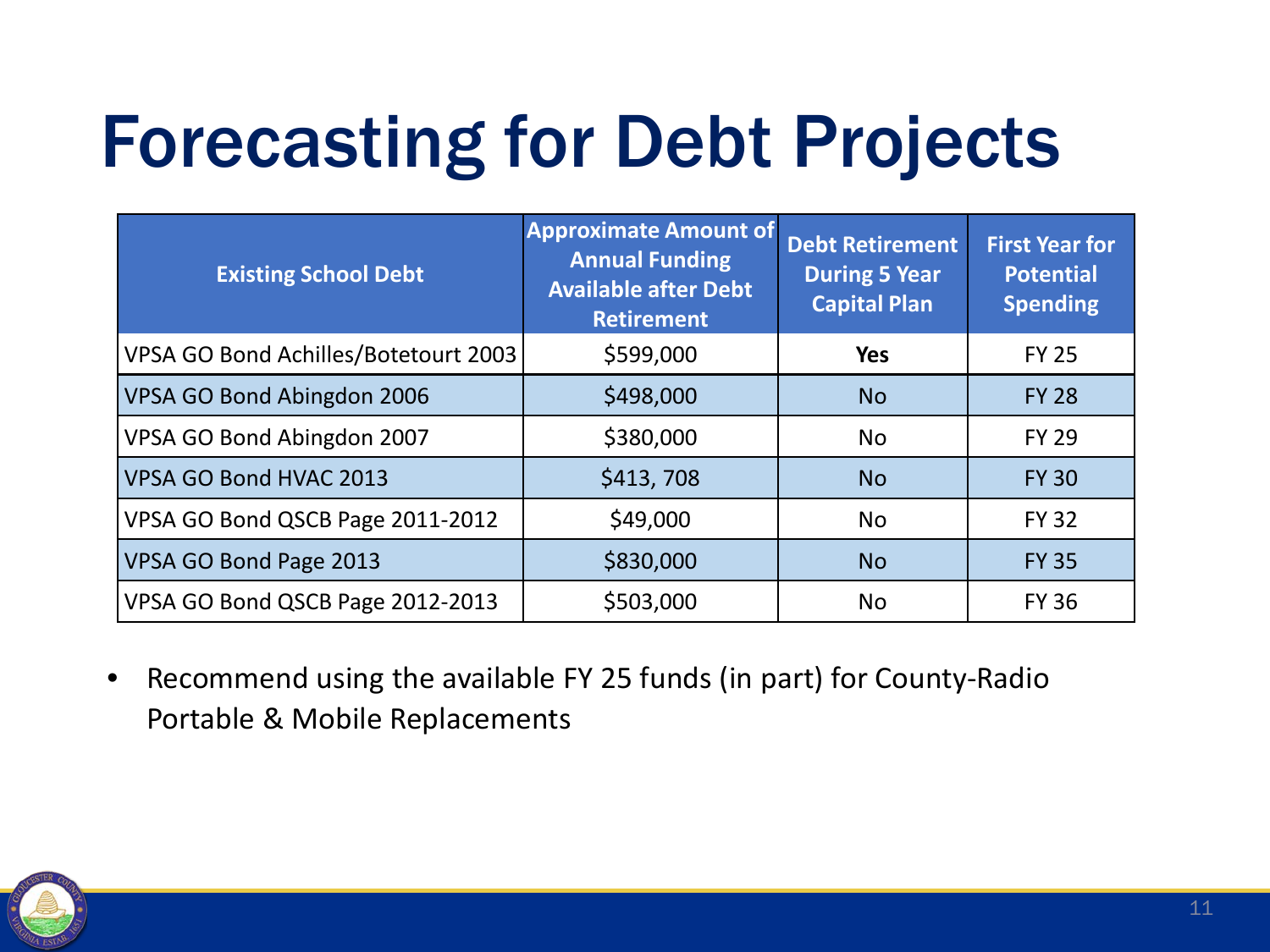## Not Contemplated in 5yr Plan

| <b>Department Project Title</b> |                                    | <b>CA</b><br>Quartile | <b>Schools</b><br>$1-9$ | <b>Wtd</b> | Wtd | Dept Dir CIP Team Plan Com<br><b>Wtd</b><br>Ranking (/10) (/10) (/10)<br>Ranking Ranking Ranking Ranking | <b>Average</b><br>Ranking |
|---------------------------------|------------------------------------|-----------------------|-------------------------|------------|-----|----------------------------------------------------------------------------------------------------------|---------------------------|
| PR&T                            | County-Community Recreation Center |                       | N/A                     | 4.3        | 4.7 | 1.9                                                                                                      | 3.6                       |
| <b>Schools</b>                  | Schools-GHS Renovation Completion  | $\overline{4}$        |                         | 9.3        | 4.6 | 5.2                                                                                                      | 6.4                       |

- \$39,750,000 Community Center unaffordable at this time
- \$34,400,00 GHS Renovation Completion anticipate proposal from School Board to use remaining sales tax. CIP will be updated if the Board of Supervisors approves.

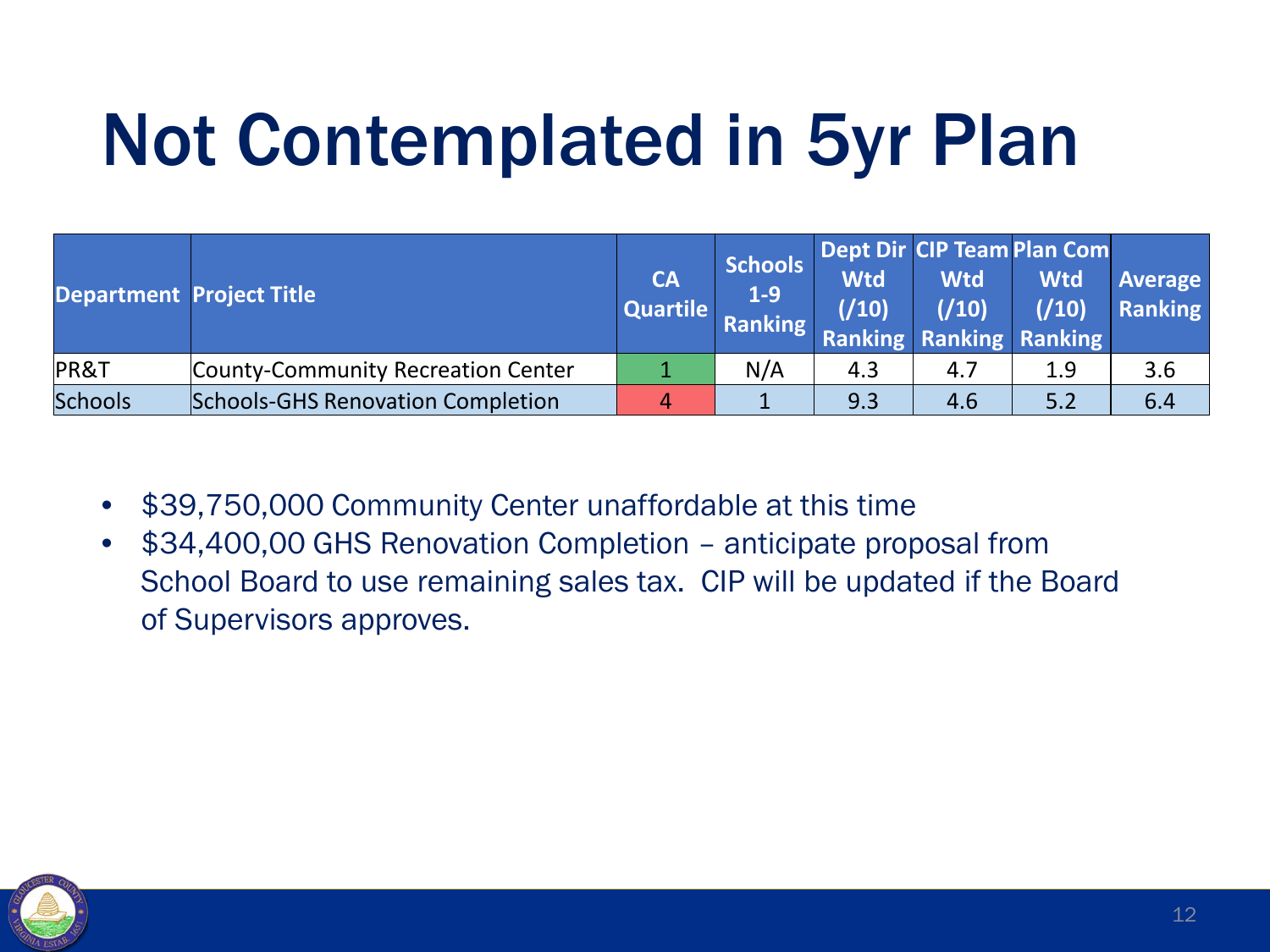## **FY23 CIP Summary (Excl. Utilities)**

| <b>Project Title</b>                      | <b>Year One</b><br><b>FY2023</b><br><b>Requests</b> | <b>Acting CA Recommendation</b><br>for Unassigned Fund Balance |
|-------------------------------------------|-----------------------------------------------------|----------------------------------------------------------------|
| County-Aberdeen Pier                      | 161,000                                             | 40,250                                                         |
| New Library/Library Renovation & Purchase | 250000                                              | 250,000                                                        |
| County-Woodville Park Fields Renovation   | 855,728                                             | 855,728                                                        |
| <b>County-Bus Garage Conversion</b>       | 305,000                                             | 305,000                                                        |
|                                           | <b>Subtotal</b>                                     | 1,450,978                                                      |
| County-Historical Building Preservation   | 250,000                                             | 250,000                                                        |
| <b>Total FY23 Pay-Go</b>                  | 1,700,978                                           |                                                                |

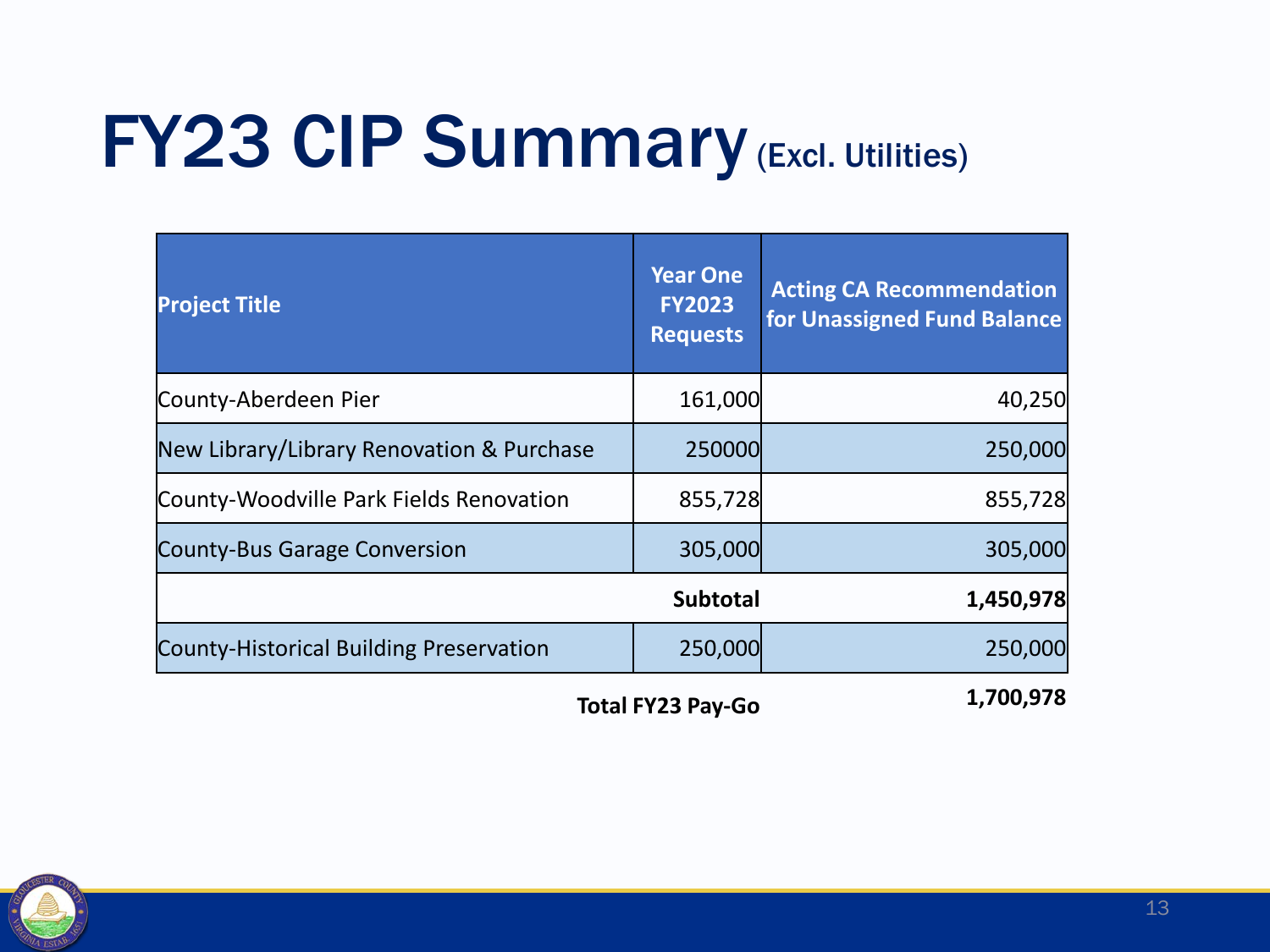### Utilities – Enterprise Funded

| <b>Average</b><br><b>Ranking</b> | <b>Project Title</b>                                                         | <b>Total Cost</b> | <b>Prior Year</b><br>Carry-<br><b>Forward</b> | <b>Year One</b><br><b>FY2023</b> | <b>Year Two</b><br><b>FY2024</b> | <b>Year Three</b><br><b>FY2025</b> | <b>Year Four</b><br><b>FY2026</b> | <b>Year Five</b><br><b>FY2027</b> | <b>Year Six</b><br>and Beyond |
|----------------------------------|------------------------------------------------------------------------------|-------------------|-----------------------------------------------|----------------------------------|----------------------------------|------------------------------------|-----------------------------------|-----------------------------------|-------------------------------|
| 8.86                             | PS#13 Collection System Rehab/Repair                                         | 1,500,000         | 150,000                                       | 180,000                          | 180,000                          | 180,000                            | 180,000                           | 180,000                           | 450,000                       |
| 8.83                             | Replace Water Treatment Plant Motor Center                                   | 462,000           |                                               |                                  | 50,000                           | 412,000                            |                                   |                                   |                               |
| 8.49                             | Rebuild PS#13-Courthouse South                                               | 2,645,000         |                                               |                                  |                                  | 200,000                            | 1,795,000                         | 650,000                           |                               |
| 8.47                             | Replacement of Old Meters                                                    | 810,000           |                                               | 100,000                          | 150,000                          | 100,000                            | 100,000                           | 100,000                           | 260,000                       |
| 8.39                             | PS#11 Collection System Rehab/Repair                                         | 1,000,000         | 200,000                                       | 200,000                          | 200,000                          | 200,000                            | 200,000                           |                                   |                               |
| 8.37                             | South Street, Martin Street, Carriage Court<br><b>Waterline Improvements</b> | 300,000           |                                               |                                  |                                  | 40,000                             | 260,000                           |                                   |                               |
| 8.33                             | Radio Read Conversion to AMI                                                 | 1,718,000         |                                               |                                  | 210,000                          | 500,000                            | 500,000                           | 508,000                           |                               |
| 8.19                             | Gloucester Street and Clements Avenue Water<br>Improvements                  | 381,000           | 52,000                                        | 43,000                           | 286,000                          |                                    |                                   |                                   |                               |
| 8.14                             | <b>Water Meter Radio Read Conversion</b>                                     | 540,000           |                                               | 100,000                          | 100,000                          | 100,000                            | 100,000                           | 140,000                           |                               |
| 8.13                             | PS#11 Rebuild Pump Station-Courthouse North                                  | 1,520,000         |                                               |                                  | 155,000                          | 750,000                            | 615,000                           |                                   |                               |
| 8.12                             | Rebuild PS#12-Summerville                                                    | 930,000           |                                               |                                  |                                  |                                    | 120,000                           | 810,000                           |                               |
| 8.08                             | PS #15 Replacement Control Panel                                             | 85,000            |                                               | 85,000                           |                                  |                                    |                                   |                                   |                               |
| 8.00                             | Surface Water Treatment Plant Roof Replacement                               | 100,000           |                                               | 100,000                          |                                  |                                    |                                   |                                   |                               |
| 7.91                             | Cedar Lake and Holly Springs Waterline<br>Replacement                        | 834,000           |                                               |                                  |                                  |                                    | 94,000                            | 550,000                           | 190,000                       |
| 7.88                             | Repair Leak Filter #1 Wall/Replace Media in Filters                          | 102,000           |                                               | 102,000                          |                                  |                                    |                                   |                                   |                               |
| 7.86                             | Berkeley Point Subdivision Waterline<br>Improvements                         | 250,000           |                                               |                                  |                                  |                                    |                                   | 30,000                            | 220,000                       |
| 7.80                             | Reverse Osmosis Well #3                                                      | 1,135,000         |                                               |                                  |                                  | 200,000                            | 935,000                           |                                   |                               |
| 7.76                             | Chiskiake Village Subdivision Waterline<br>Replacement                       | 500,000           |                                               |                                  | 57,000                           | 443,000                            |                                   |                                   |                               |

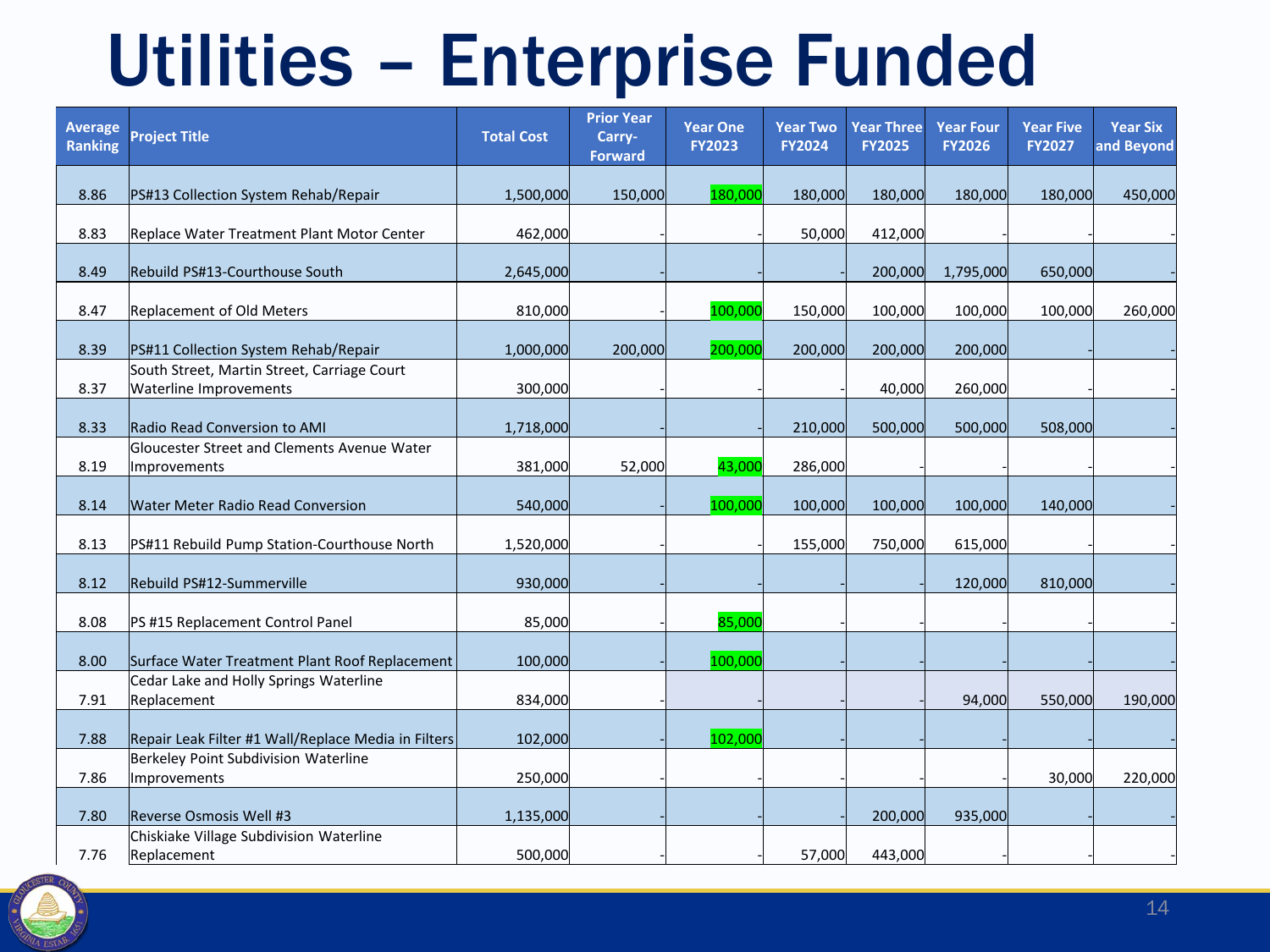#### Utilities – *Continued*

| <b>Average</b><br><b>Ranking</b> | <b>Project Title</b>                                           | <b>Total Cost</b> | <b>Prior Year</b><br><b>Carry-Forward</b> | <b>Year One</b><br><b>FY2023</b> | <b>Year Two</b><br><b>FY2024</b> | <b>Year Three</b><br><b>FY2025</b> | <b>Year Four</b><br><b>FY2026</b> | <b>Year Five</b><br><b>FY2027</b> | <b>Year Six and</b><br><b>Beyond</b> |
|----------------------------------|----------------------------------------------------------------|-------------------|-------------------------------------------|----------------------------------|----------------------------------|------------------------------------|-----------------------------------|-----------------------------------|--------------------------------------|
| 7.74                             | Water Treatment Plant SCADA Upgrade                            | 220,000           | 100,000                                   | 120,000                          |                                  |                                    |                                   |                                   |                                      |
| 7.71                             | Bellehaven Subdivision Waterline Replacement                   | 154,000           |                                           |                                  | 30,000                           | 124,000                            |                                   |                                   |                                      |
| 7.69                             | Riverdale & Holly Cove Subdivision Waterline<br>Improvements   | 325,000           |                                           |                                  |                                  |                                    |                                   | 25,000                            | 300,000                              |
| 7.68                             | Sodium Hydroxide Feed System                                   | 280,000           | 19,730                                    |                                  |                                  |                                    |                                   |                                   | 260,270                              |
| 7.68                             | Terrapin Cove Road Waterline Improvements                      | 600,000           |                                           |                                  |                                  |                                    | 50,000                            | 550,000                           |                                      |
| 7.65                             | GWMH Widening (Sewer) between Guinea & Camp<br><b>Okee</b>     | 213,000           |                                           | 35,000                           | 10,000                           | 168,000                            |                                   |                                   |                                      |
| 7.62                             | Sawgrass Point Waterline Replacement                           | 175,000           |                                           | 35,000                           | 140,000                          |                                    |                                   |                                   |                                      |
| 7.61                             | GWMH Widening (Water) between Guinea & Camp<br><b>Okee</b>     | 130,000           |                                           | 50,000                           |                                  | 80,000                             |                                   |                                   |                                      |
| 7.61                             | Tillage Heights Subdivision Waterline Replacement              | 265,000           |                                           |                                  |                                  | 35,000                             | 230,000                           |                                   |                                      |
| 7.58                             | Relocate Permanganate & PAC Feed Systems                       | 942,200           |                                           |                                  |                                  |                                    |                                   |                                   | 942,200                              |
| 7.43                             | Belroi Rd/Main St/Roaring Springs Rd Waterline<br>Improvements | 952,000           |                                           |                                  |                                  | 94,000                             | 650,000                           | 208,000                           |                                      |
| 7.39                             | Wyncote Avenue Extended Waterline Replacement                  | 516,000           |                                           |                                  |                                  |                                    | 80,000                            | 436,000                           |                                      |
| 7.37                             | Azalea Pt Rd & Shane Rd Waterline Improvements                 | 344,000           |                                           |                                  |                                  |                                    |                                   | 40,000                            | 304,000                              |
| 7.32                             | Lewis Avenue Waterline Replacement                             | 553,000           |                                           |                                  |                                  |                                    |                                   | 63,000                            | 490,000                              |
| 7.27                             | Independence Road Waterline Improvements                       | 370,000           |                                           |                                  | 42,000                           | 328,000                            |                                   |                                   |                                      |
| 6.99                             | <b>Water System Security</b>                                   | 1,015,000         |                                           | 66,000                           | 60,000                           | 140,000                            | 140,000                           | 140,000                           | 469,000                              |
| 6.16                             | N Waltons Lane Waterline Loop                                  | 75,000            |                                           |                                  |                                  |                                    | 25,000                            | 50,000                            |                                      |
| 6.06                             | <b>Relocate Utility Yard</b>                                   | 1,100,000         |                                           |                                  |                                  |                                    | 50,000                            | 525,000                           | 525,000                              |
| 6.05                             | Refurbish Vertical Turbine Pumps/Motors I FMRR                 | 90,000            |                                           | 90,000                           |                                  |                                    |                                   |                                   |                                      |
| 5.98                             | Radio Read Conversion to AMR                                   | 250,000           | 250,000                                   |                                  |                                  |                                    |                                   |                                   |                                      |
| 5.66                             | Dunston Hall to Riverbend Apts Waterline Loop                  | 182,000           |                                           |                                  |                                  | 21,000                             | 161,000                           |                                   |                                      |
| 5.49                             | <b>Lead Service Line Inventory FMRR</b>                        | 90,000            |                                           | 60,000                           | 30,000                           |                                    |                                   |                                   |                                      |
|                                  | <b>Total Utilities (Enterprise Funded Through FY27)</b>        | 23,653,200        | 771,730                                   | 1,366,000                        | 1,700,000                        | 4,115,000                          | 6,285,000                         | 5,005,000                         | 4,410,470                            |